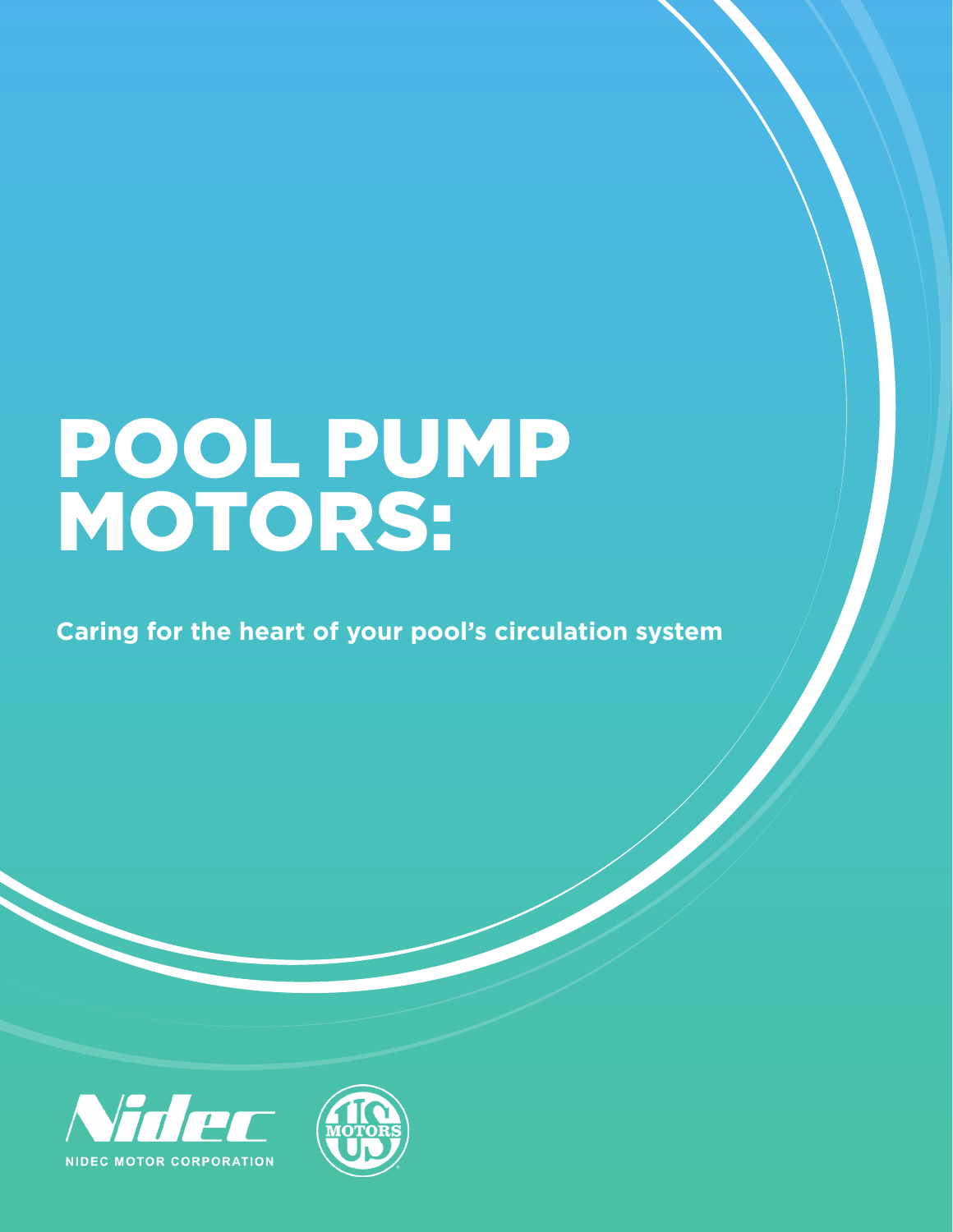## TABLE OF CONTENTS

| Introduction: | Keep the pool water pumping                                       |
|---------------|-------------------------------------------------------------------|
| e-Chapter 1:  | Motor installation: Proper electrical fit is critical             |
| e-Chapter 2:  | Motor installation: Protecting your motor to lengthen<br>its life |
| e-Chapter 3:  | Motor troubleshooting: First things first                         |
| e-Chapter 4:  | Motor troubleshooting: When your pool pump motor<br>won't start   |
| e-Chapter 5:  | Motor troubleshooting: Other operational problems                 |
| e-Chapter 6:  | <b>Troubleshooting your capacitor</b>                             |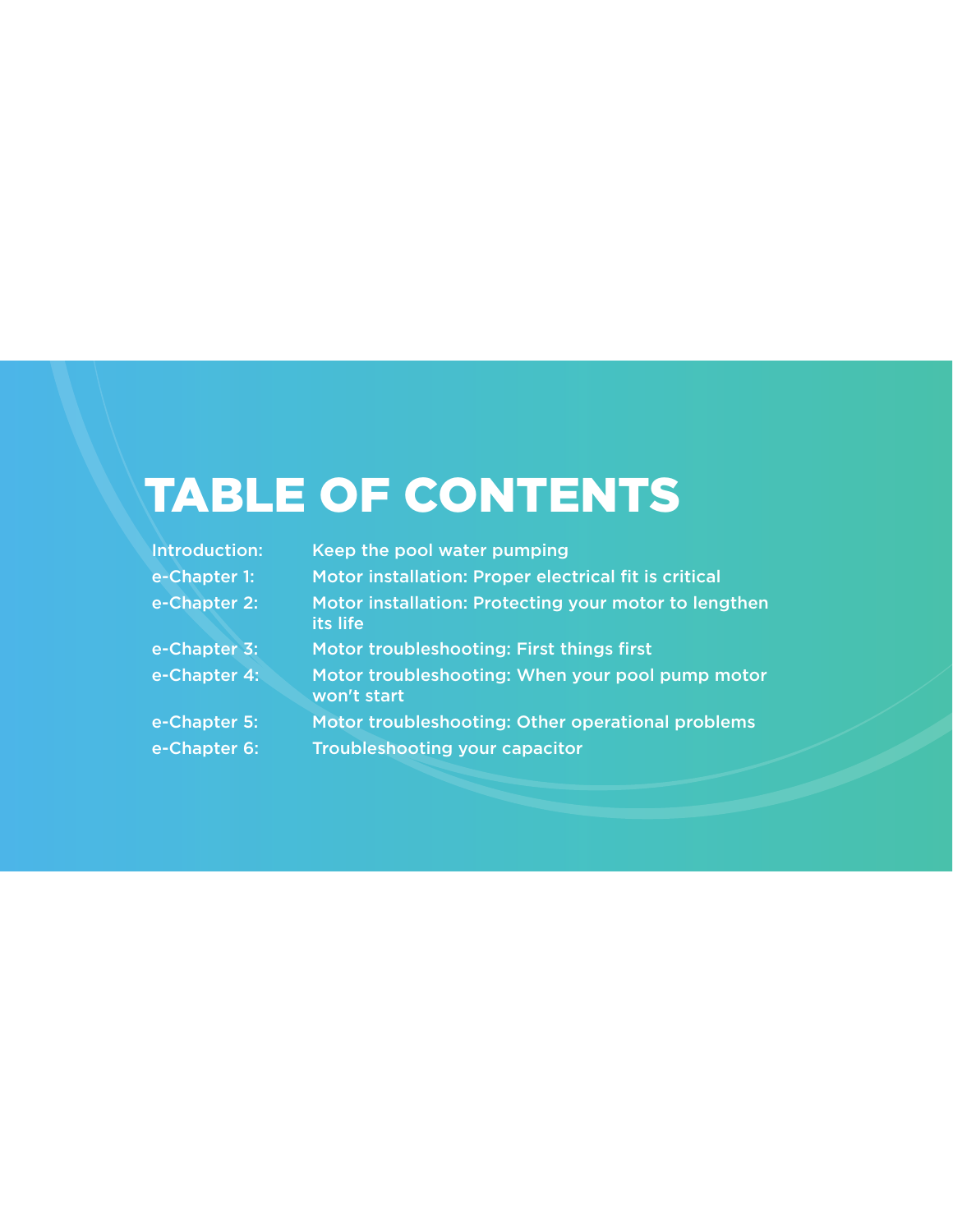## **INTRODUCTION** KEEP THE POOL WATER PUMPING

Next to the lifeguard, the pool pump motor has arguably the most important job at a swimming pool. When your pool pump motor does not work, nothing works.

That's because your pool pump is the heart of your pool's circulation system. It pulls water from the pools' skimmers and main drain, pushes it through the filtering, heating, and disinfecting equipment, and then sends it back to the pool.

Pool pump motors usually have a 4 to 5-year life span before they must be rebuilt or replaced. You'll know it's time to take a closer look when your motor is loud, smokes, vibrates, or won't run at all.

Many times, owners will replace the entire pool pump when only the motor needs repaired or replaced.

In this e-book, we aim to help you understand your pool motor and its operation better. We'll also pass along essential tips that can help protect and extend the life of your pool motor so it can provide many years of trouble-free service.



**Rule #1:** Before you inspect a motor and remove its cover, always turn off all power to the motor at the fuse or circuit breaker box.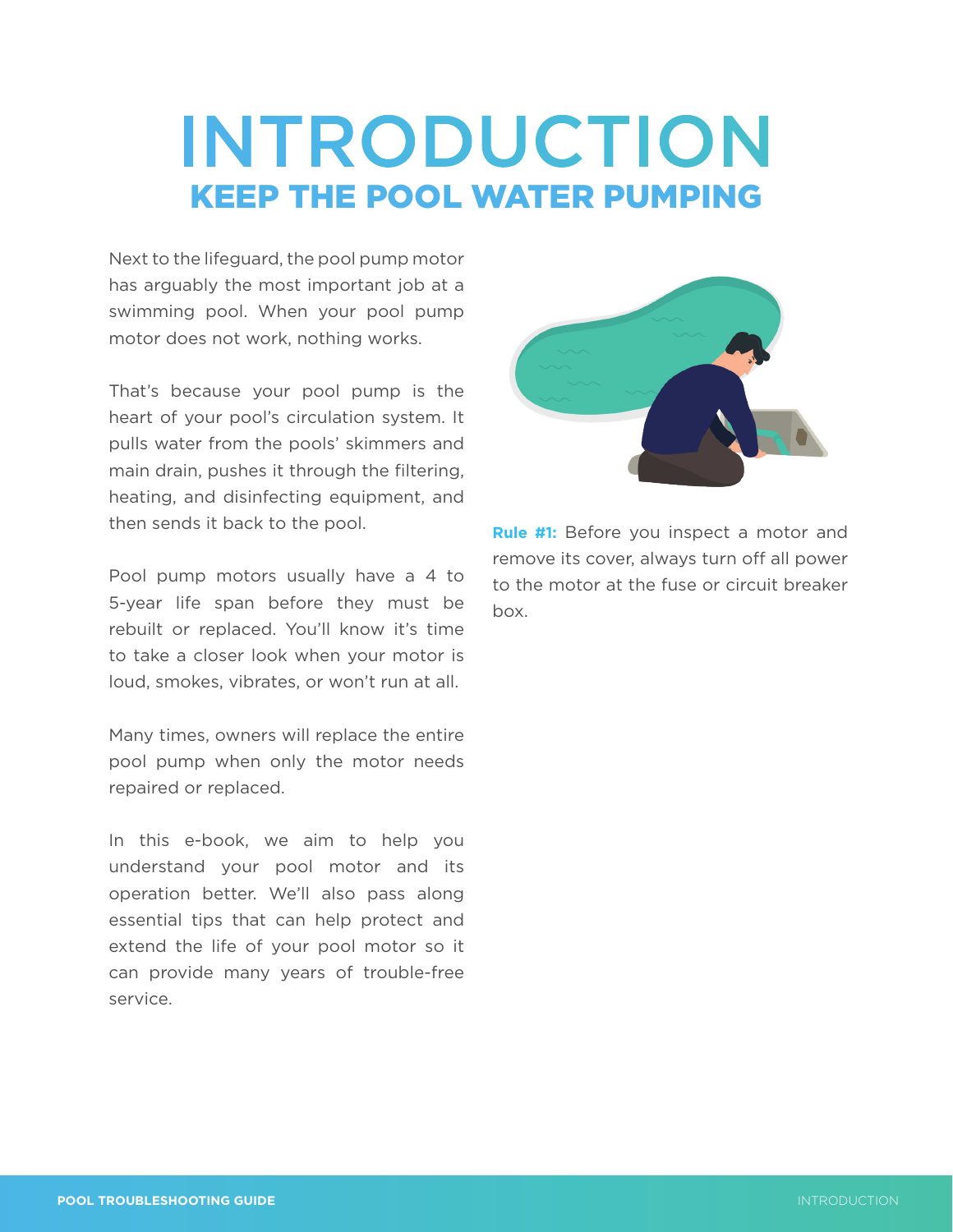## e-Chapter 1 **MOTOR INSTALLATION: Proper power & electrical fit is critical**



A pool pump motor has a job to do, and to be effective it must be sized to meet the requirements of the pool it will serve.

Many motor issues arise because the motor is simply not appropriately sized to do the intended job. If you are replacing an existing motor, your first job is to ensure that the new motor rating matches the original one in horsepower and service factor (aka, total horsepower, or THP), RPM, volts, phase, and mounting. Once you know and match up the THP, RPM, Voltage, Phase and Mounting a more thorough review to ensure you have the right replacement motor can be accomplished with these two simple steps: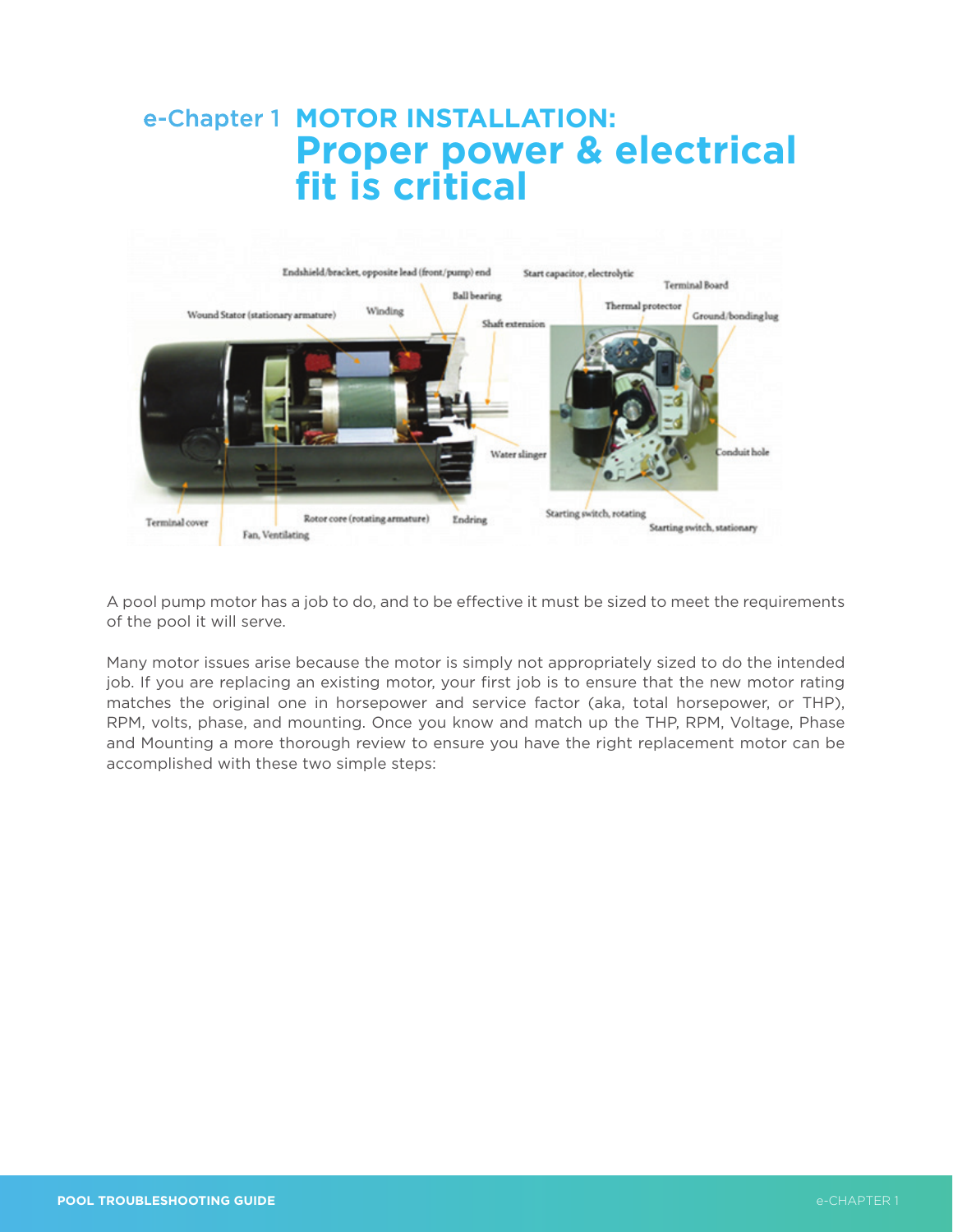## **ENSURE YOU INSTALL THE CORRECT SIZE MOTOR- TWO EASY STEPS**

| #1 - DETERMINE THE IMPELLER NUMBER       |                     |                            |                       |                            |                                |                                    | #2 - MATCH THE IMPELLER TO THE MOTOR |                           |                  |      |                                |                                     |                    |                                 |                  |                       |                           |
|------------------------------------------|---------------------|----------------------------|-----------------------|----------------------------|--------------------------------|------------------------------------|--------------------------------------|---------------------------|------------------|------|--------------------------------|-------------------------------------|--------------------|---------------------------------|------------------|-----------------------|---------------------------|
| IMPELLER #'s- PUMPS w/ SQ. FLANGE MOTORS |                     |                            |                       |                            |                                | COMMON SQUARE FLANGE MOTOR NUMBERS |                                      |                           |                  |      |                                |                                     |                    |                                 |                  |                       |                           |
| Hayward<br>MaxFlo II                     | Jandy<br>Stealth    | Jandy<br>Flo-Pro           | Pentair<br>Challenger | Pentair<br>Whisper<br>Flow | Stay-Rite Dura<br>& Maxi Glass | Waterway<br>SVL56                  | Waterway<br>Champion                 | HP<br>Full<br>Rate        | HP<br>Up<br>Rate | THP  | Aqua-<br>Shield 48<br>$ASQ-48$ | Aqua-<br>Shield 56<br><b>ASB-56</b> | A-S PRO<br>208-230 | Extreme E 56<br>208-230         | 2-speed<br>ASB56 | Affinity<br>2sp/timer | Neptune<br>Variable Speed |
|                                          |                     |                            |                       |                            |                                |                                    |                                      |                           | 1/2              | 0.65 | ASQ065                         |                                     |                    |                                 |                  |                       | NPTQ125                   |
| <b>SP2700CM</b>                          | R0445301            | R0479601                   | 355147                | 73126                      | C105-92PS                      | 310-3650                           | 310-7400                             | 1/2                       | 3/4              | 0.98 | ASQ095                         | ASB846                              |                    | ASB845                          |                  |                       | NPTQ125                   |
| SP2707CM                                 | R0445302            | R0479602                   | 355187                | 73127                      | C105-138PEB                    |                                    | 310-7410                             | 3/4                       | 1.O              | 1.25 | ASQ125                         | <b>ASB847</b>                       | <b>TEQ125</b>      | ASB661                          | ASB2980          | ASB2980T              | NPTQ125                   |
| <b>SP2710CM</b>                          | R0445303            | R0479603                   | 355369                | 73128                      | C105-137PEB                    |                                    | 310-7420                             | 1.0                       | 1.5              | 1.65 | ASQ165                         | ASB848                              | <b>TEQ165</b>      | <b>ASB841</b>                   | ASB2982          | ASB2982T              | NPTQ165                   |
| <b>SP2715CM</b>                          | R0445304            | R0479604                   | 355315                | 73129                      | C105-137PDBA                   | 310-3660                           | 310-7430                             | 1.5                       | $\overline{2}$   | 2.25 | ASQ225                         | ASB858                              | <b>TEQ225</b>      | ASB842                          | ASB2983          | ASB2983T              | NPTQ225                   |
|                                          | R0445305            | R0479605                   | 355604                | 73130                      | C105-137PDA                    | 310-3670                           | 310-7440                             | 2.0                       | 2.5              | 2.6  | ASQ260                         | <b>ASB748</b>                       | <b>TEQ270</b>      | ASB843                          | ASB2984          | ASB2984T              | NPTQ270                   |
|                                          | R0445306            |                            | 355544                | 73131                      | C105-137PKBA                   | 310-3680                           | 310-7450                             | 3.0                       |                  | 3.45 |                                | ASB844                              | <b>TEQ345</b>      | ASB844                          |                  |                       | AVSS3                     |
|                                          |                     |                            |                       |                            |                                |                                    |                                      | 5.0                       |                  | 5.0  |                                | <b>ASB850</b>                       |                    | ASB850                          |                  |                       |                           |
| SP-2700SA                                | RO479400            | RO445500 354545s           |                       | 71734                      | 17304-0100                     | <b>VG1000</b>                      | VG1000                               |                           |                  |      |                                |                                     |                    |                                 |                  |                       |                           |
|                                          |                     |                            |                       |                            |                                |                                    |                                      |                           |                  |      |                                |                                     |                    |                                 |                  |                       |                           |
| IMPELLER #'s- PUMPS w/ C- FLANGE MOTORS  |                     |                            |                       |                            |                                |                                    | COMMON ROUND/C-FLANGE MOTOR NUMBERS  |                           |                  |      |                                |                                     |                    |                                 |                  |                       |                           |
| Hayward<br>SuperPump                     | Hayward<br>Super II | Hayward<br>Super II<br>Max | Jandy<br>JHP-PP       |                            |                                |                                    |                                      | <b>HP</b><br>Full<br>Rate | HP<br>Up<br>Rate | THP  | 48<br>AST-48                   | 56<br>ASB-56                        | A-S PRO<br>208-230 | E-Extreme 56 2-speed<br>208-230 | ASB56            | Affinity<br>2sp/timer | Neptune<br>Variable Speed |
| SP2605C                                  |                     | SP3005C                    |                       |                            |                                |                                    |                                      | 1/2                       | 3/4              | 0.98 | ASTO95                         | <b>ASB126</b>                       |                    | ASB657                          |                  |                       | NPTT125                   |
| SP2607C                                  | SP3007C             | SP3007C                    | R0555801              |                            |                                |                                    |                                      | 3/4                       | 1.0              | 1.25 | <b>AST125</b>                  | <b>ASB127</b>                       | <b>TET125</b>      | ASB638                          | ASB2973H         | ASB2973HT             | NPTT125                   |
| SP2610C                                  | SP3010C             | SP3010C                    | R0555802              |                            |                                |                                    |                                      | 1.0                       | 1.5              | 1.65 | AST165                         | <b>ASB128</b>                       | <b>TET165</b>      | ASB654                          | ASB2975          | <b>ASB2975T</b>       | NPTT165                   |
| SP2615C                                  | SP3016C             | SP3016C                    | R0555803              |                            |                                |                                    |                                      | 1.5                       | 2.0              | 2.25 | <b>AST225</b>                  | <b>ASB129</b>                       | <b>TET225</b>      | ASB796                          | ASB2977          | <b>ASB2977T</b>       | NPTT225                   |
| SP1621C                                  | SP3021C             | SP3021C                    | R0555804              |                            |                                |                                    |                                      | 2.0                       | 2.5              | 2.70 | <b>AST275</b>                  | <b>ASB130</b>                       | <b>TET275</b>      | ASB809                          | ASB2979          | ASB2979T              | NPTT270                   |
|                                          | SP3026C             |                            | R0555805              |                            |                                |                                    |                                      | 3.0                       |                  | 3.45 |                                | <b>ASB818</b>                       | <b>TET345</b>      | <b>ASB818</b>                   |                  |                       | AVSJ3                     |
|                                          |                     |                            |                       |                            |                                |                                    |                                      | 5.0                       |                  | 5.0  |                                | <b>ASB819</b>                       |                    | <b>ASB819</b>                   |                  |                       |                           |
| SP-1600Z2                                | SP1600Z2            |                            | RO479400              |                            |                                |                                    |                                      |                           |                  |      |                                |                                     |                    |                                 |                  |                       |                           |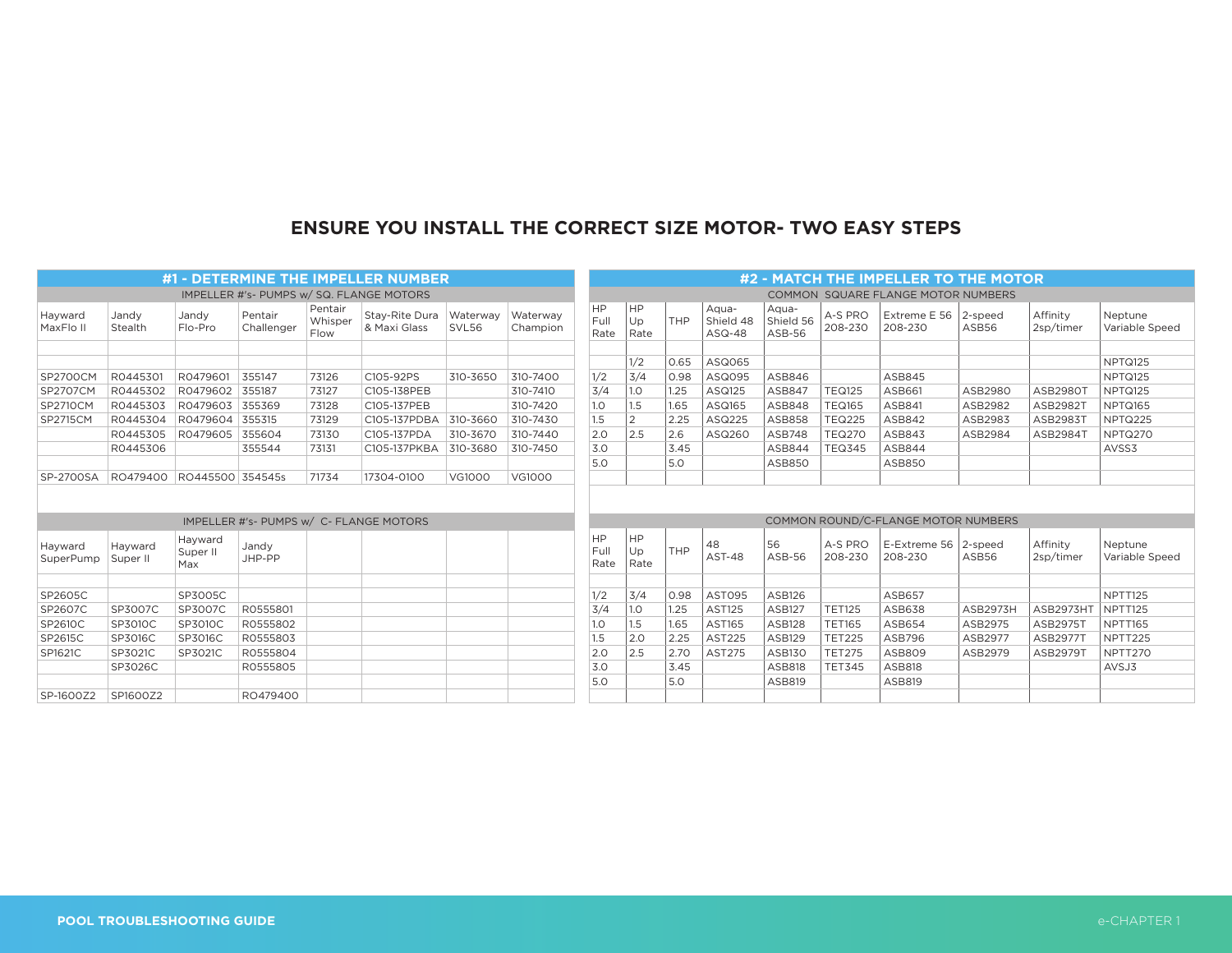## **STEP 1:**

Matching up the pump's impeller to the motor THP is always the safest way to ensure you have a proper fit. If you cannot determine the pump impeller part #, matching up the THP is also a perfect option to ensure you have the appropriate power and electrical fit:

A few reminders about THP = Total HorsePower:

- Horsepower, Service Factor and Total Horsepower are all related
- Horsepower is an indication of the motor's strength, power, or torque. 746 Watts = 1 Hp

• Service Factor is a multiplier which, when applied to the rated motor horsepower, indicates a permissible horsepower loading which may be applied to the motor

• Total horsepower is the maximum load that can be applied to the motor. It is simply the Nameplate Horsepower multiplied by the Service Factor. For example: 1.5 (Horsepower) x 1.3 (Service Factor) = 1.95 Total Horsepower.

Again, matching the THP is a way of determining the proper replacement motor. Of course, though, if the previous motor failed due to being overloaded, we must take further action. See the checking amperage section in Step 2 below and e-chapter 5 in this e-book.

## **STEP 2:**

Over time, a voltage that is too high or low can stress a pool pump motor, causing stressed or failed windings or blowing out the capacitor. Motors that are miswired or use incorrect wire size can also experience problems. Supply 240V to a motor wired for 120V, for example, and you can expect sparks, smoke and – if you don't turn the motor off quickly – motor failure.

Proper power & electrical fit, in other words, is critical to long-term motor life.

It's also important to check the motor load amps with a meter to avoid overloading the motor. Load amps should be no more than 10% over the nameplate rating – load amperage greater than 10% higher than nameplate amps indicates the motor is being overloaded, and you may need the next larger motor size. If you are also replacing old wires, make sure to match the wire size with the original as well. Using a larger wire size is okay but never a smaller size wire.

When installing a replacement motor, double-check to see that the line voltage matches the motor voltage. Review the wiring diagram on the motor label to be sure that your power leads and ground wire are correctly connected.

In addition to following the manufacturer's instructions, there are other things to always keep in mind when installing a pool pump motor:

- Make sure your motor shaft turns freely by hand before starting the motor.
- Confirm proper voltage at the motor terminals.
- Follow the motor connection diagram on the motor nameplate.
- Make sure the motor is properly grounded and complies with local and national electrical codes.

## **KEY TAKEAWAY:**

A pool pump motor has a particular job. If it or the pump it drives is improperly sized, it can be overworked, which is a leading cause of pump failure. So, know what you are buying and be wary if you are told a replacement motor is "close enough." That is no guarantee that it actually meets your customer's requirements.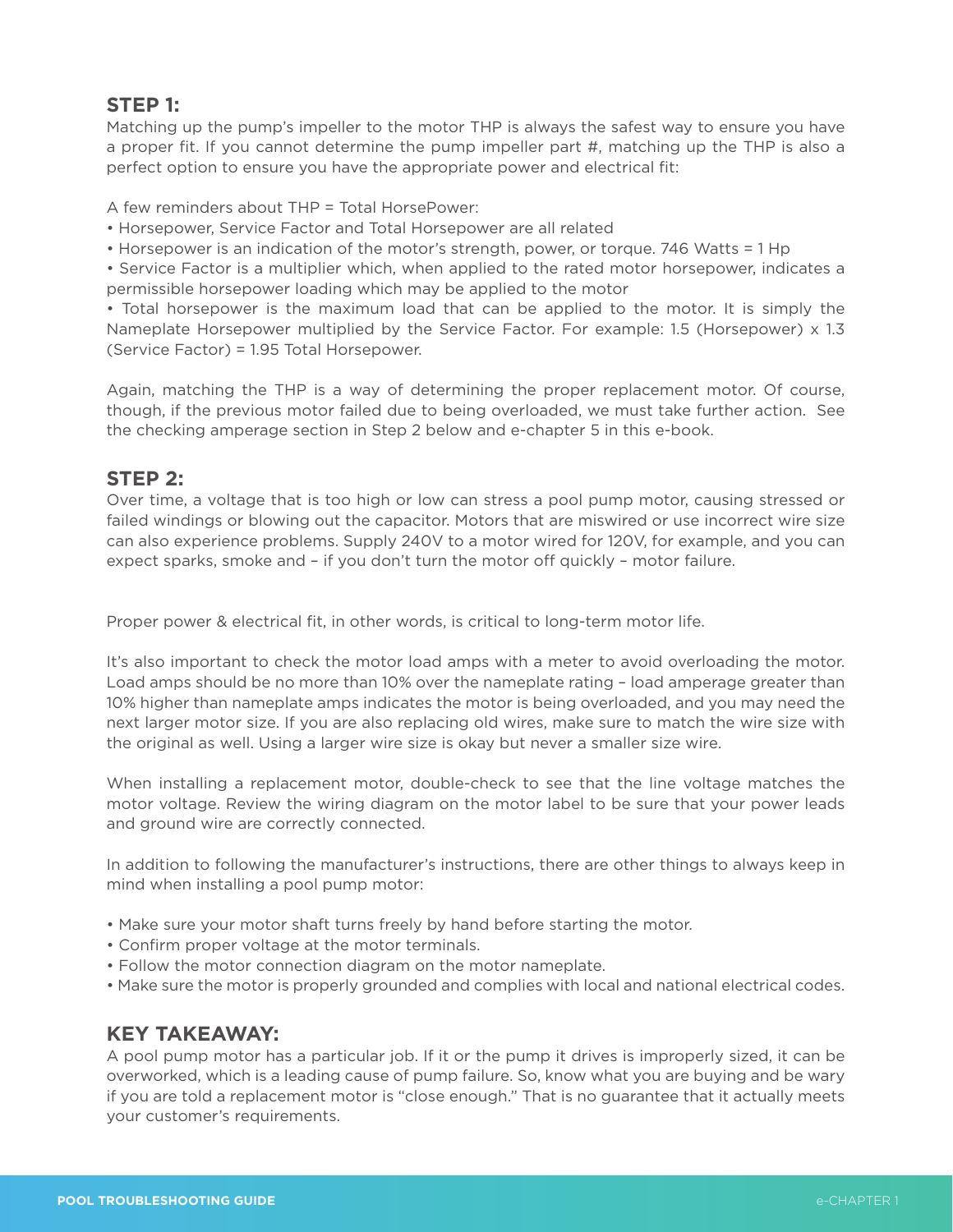## e-Chapter 2 **MOTOR INSTALLATION: Protecting your motor to lengthen its life**

We protect workers from on-the-job dangers so they can safely and effectively complete their tasks. A pool pump motor, likewise, should be protected from hazards that could interfere with its efficient performance.

A pool pump motor has three mortal enemies: heat, contaminants, and moisture. An installer's job is to protect a motor from all three.

**To protect against heat** -- Built-in open spaces that offer little shade, outdoor swimming pools provide people with a cool place to beat the heat. That can be bad news to pool pump motors, which are already hot to the touch, with shell temperatures running at about 120 degrees Fahrenheit. The inside of the motor runs even hotter approaching 200 degrees Fahrenheit.

Installers can do several things to help motors run as cool as possible, which helps them last longer. Because good air circulation helps lower motor temperature, it's crucial to install them in places where they are protected from fallen leaves, mulch, and other debris that can clog ventilation openings. Good cross-ventilation is also important. Nearby plants, bushes, and overhanging trees also need to be trimmed regularly to impede their ability to restrict airflow.

**To protect against moisture** – If moisture becomes trapped in a pool pump motor, corrosion can result. Nearly one-half of all pool pump failures can be traced to leaky pipe joints or pump seal failures. That's why it is recommended these motors must be protected from rain, snow, and pool water – and regularly maintained to ensure they remain so.

But wrapping them in plastic or other air-tight materials is not the answer as this can cause rust and may result in improper motor cooling. A motor needs sufficient airflow on all sides so that it can "breathe," helping to keep moisture from becoming trapped inside.

Many pumps start their lives well above the ground. Over time, however, sediment and debris can raise the ground and limit clearance. A motor submerged in water, even partially, is not likely to survive and voids the warranty.

A better solution is to locate the motor on a slight elevation away from splashing water. The area around your pool equipment should be designed to drain rapidly during heavy rains. That will prevent water from running or puddling nearby. Adding gravel around the pump and filter area can also help to reduce moisture and slow weed growth.

## **KEY TAKEAWAY:**

Proper installation of a pool motor pump requires more than following the manufacturer's instructions. It requires analyzing the environment the motor will operate in and protecting it from anything that could impede its long-term performance. That's the secret to a successful installation.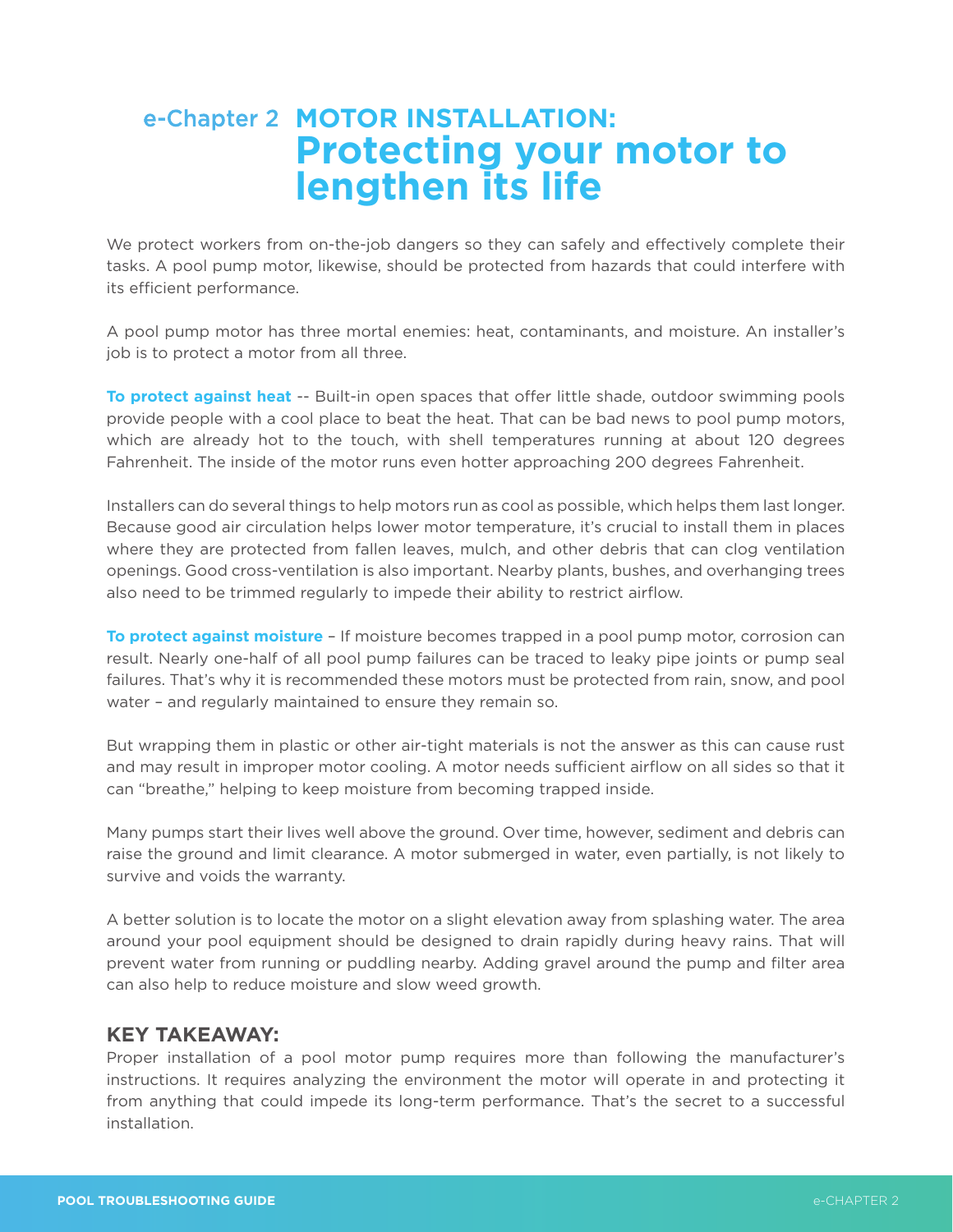## **e-Chapter 3 MOTOR TROUBLESHOOTING: First things first**

In the absence of information, we often jump to conclusions. Your son isn't answering his phone? There must have been an accident. You wake up with a new pain? It must be an incurable disease. The good news is, the conclusions we jump to are usually wrong.

The same can be true of pool pump motors. When one malfunctions, take a step back and methodically identify – or rule out – possible sources of the problem. Begin with the easiest to resolve options.

**Is the power on?** -- Check the voltage at the motor terminals with a meter. If no, check any mechanical switches that supply power to the motor.

And remember: if you're going to perform maintenance, make sure the power is off. Just because a motor is not running does NOT mean the power is off. Check to be sure.

**Does the motor have a timer or controller?** -- If the motor has one of these, check to see if it is turned on.

**Fuse or circuit breaker** -- If the timer or controller is on and the motor still won't run, check the fuse or circuit breaker box. Replace any fuses that are blown. Reset circuit breakers that have been tripped by turning them all the way to the off position and then back on again.

If you still do not have power at the motor terminals, it's time to call a qualified electrician to troubleshoot the problem (if you haven't already).

### **KEY TAKEAWAY:**

When in doubt, always have a qualified electrician troubleshoot your pool pump motor problems. But you can save yourself some time – and money – if you first check the obvious reasons a motor won't start. And remember, even if the motor is not running, the power can still be on!

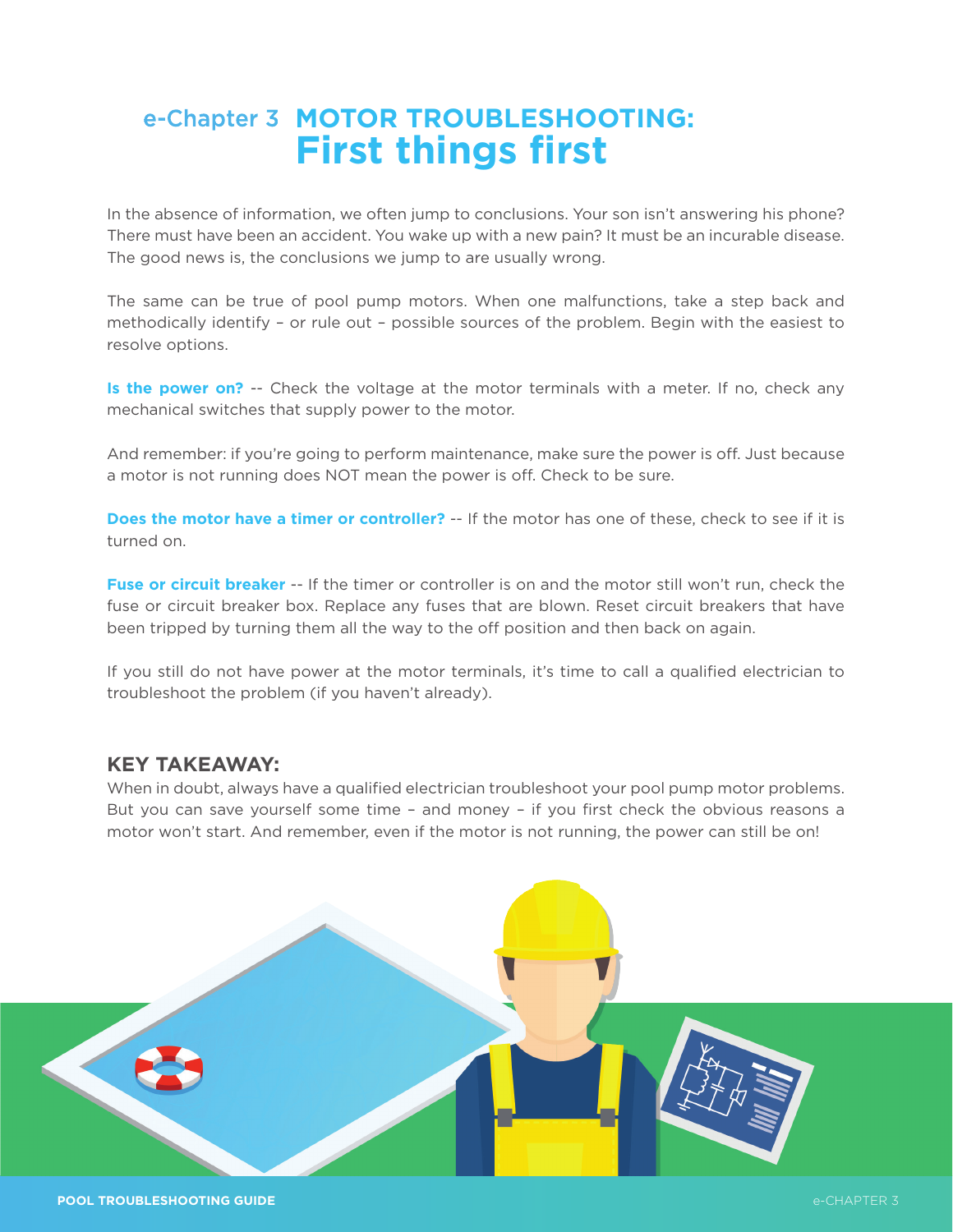## **e-Chapter 4 MOTOR TROUBLESHOOTING: When your pool pump motor won't start**

The tools needed for troubleshooting include:

- A standard screwdriver
- A wide-blade screwdriver
- 1/2-inch and 7/16-inch open-end wrenches
- A clamp-on ammeter/voltmeter/Ohm meter
- 1/4-inch nut driver
- Needle-nose pliers

#### **If the motor makes no sound at all**

If the power is on, your motor won't start and makes no sound whatsoever, it means one of two things: a bad motor or something is keeping the power from reaching the motor. An electrician's job is to find out why power is not reaching the motor.

The two things which need to be checked:

**1. The power connection to the motor** – With the power off, check to see that all electrical connections (where the power wires connect) are tight. Also, check for visual evidence of corrosion or insect infestation. One of the power leads may be loose, corroded, or shorted.

**2. Voltage to motor** – Turn on the power and use an AC voltmeter to check the motor line leads and verify that power is reaching the motor. If power is coming into the motor, but it is making no noise whatsoever, an open circuit may exist in the motor. A new motor is likely needed.

#### **If the motor hums but won't start**

Many issues can cause a motor to hum:

**1. A locked bearing** -- To find out if you have a locked bearing, try spinning the motor shaft by hand, working from the back end of the motor. If it doesn't spin freely, check for a tight pump seal, an obstruction in the pump housing, or a bad bearing.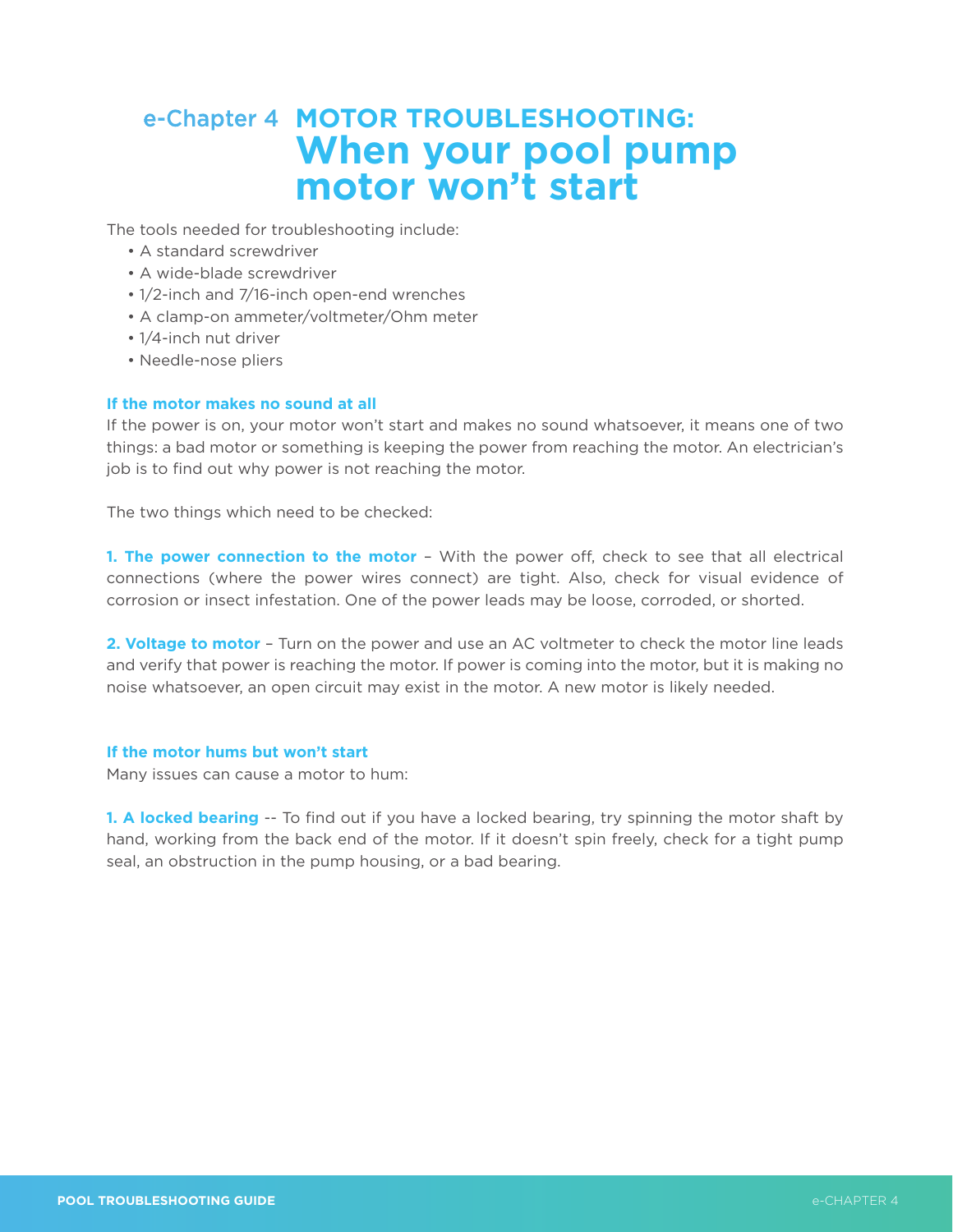**2. Incorrect connections** – Compare your motor's connections with those on the motor connection diagram. Do the same with the control circuit diagram and make any needed corrections.

**3. Low voltage** – Low voltage can cause a motor to hum, but not start. Check the voltage with a voltmeter. To operate properly, the motor terminal voltage must be  $+/-10$  percent of the listed nameplate voltage. Many new pool pump motors are wired for 230 volts. So, if you hook up a 230 volt wired motor to a 115-volt power supply, it may only hum, cycle or not start at all.

**4. Excess load** – Check for a binding or oversized pump impeller, bent shaft or bad bearing, any of which can create excessive load on the motor. Recheck Table 1 to ensure the motor and impeller are appropriately sized.

**5. Motor circuit problems** –Check for a short, open or ground in the winding, the lead connections, or the connections from the windings to the motor leads.

**6. An open start switch (If Applicable)** – Stationary start switch contacts should be closed when the motor is off. Check for continuity between the motor switch contacts.

**7. Loose capacitor connections** – Check the capacitor connections to make sure the capacitor terminals are tight to the lead terminals.

**8. Start capacitor failure (If Applicable)** – Check for debris near the start capacitor, the black cylinder on the back of the motor that gives the motor the extra "oomph" it needs to start up. A failed start capacitor is usually indicated by a burnt hole visible between the capacitor terminals.

### **KEY TAKEAWAY:**

Several issues may keep a motor from starting up properly. A systematic review of this checkup can usually identify the cause.

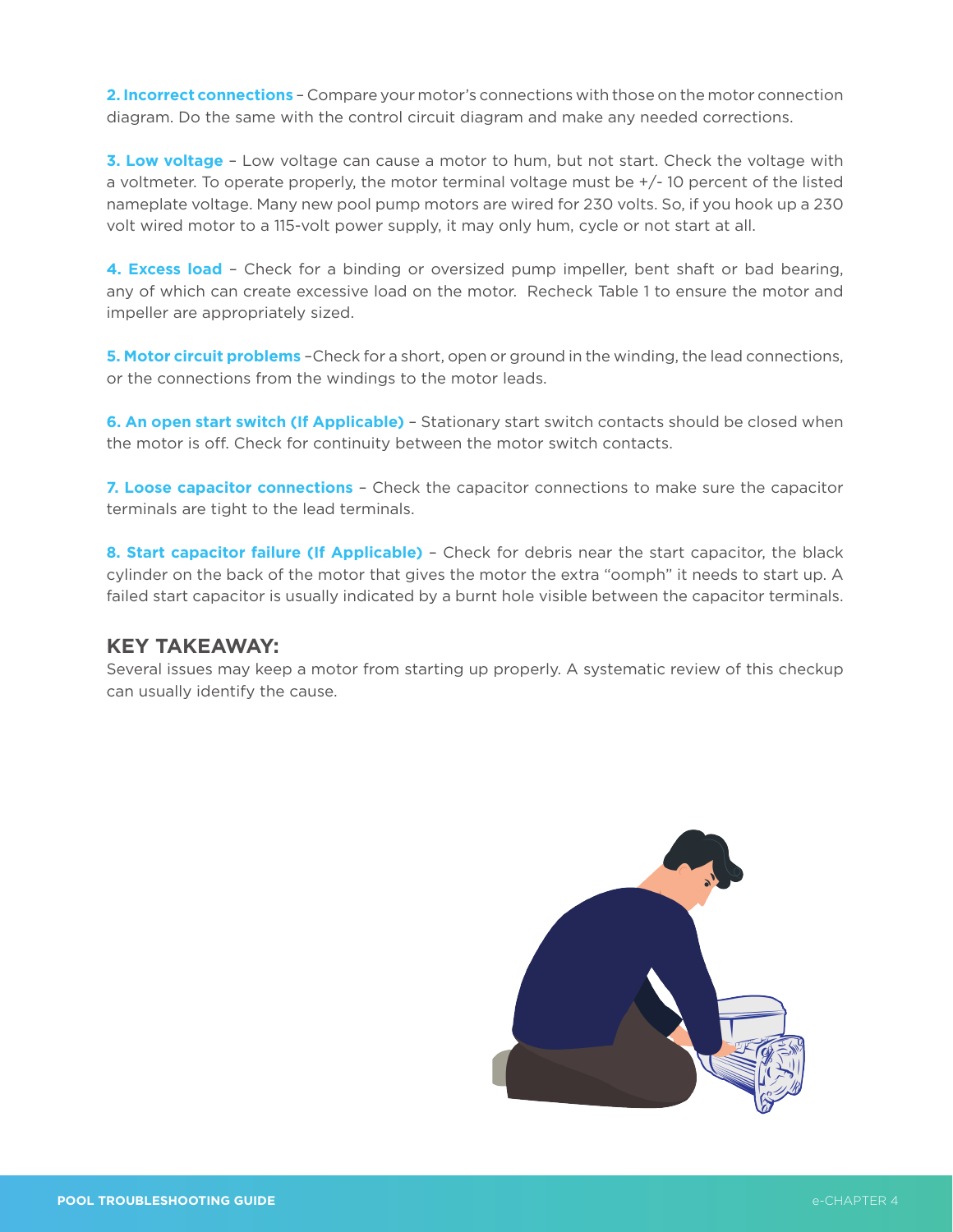## **e-Chapter 5 MOTOR TROUBLESHOOTING: My motor starts, but…**

Pool pump motors are simple devices. That makes it relatively easy to pinpoint the cause of motor malfunction.

If your motor is….

#### **… Experiencing excessive noise and/or vibration**

When a running motor is louder than usual and vibrates excessively, it can usually be traced to one of three things:

**1. Defective motor bearings** – With the power and motor off and not running, check for noise while rotating the unloaded motor shaft. Also, check for a "rough" feeling on your hand when rotating the motor shaft. The noise will be present even when the motor is not at full speed.

**2. Loose or binding parts** – Inspect the pump and motor for loose fasteners and re-tighten as needed.

**3. A bent shaft** – Remove the motor from the wet-end and check the shaft run-out or straightness. If the shaft is bent, you will need to replace the motor.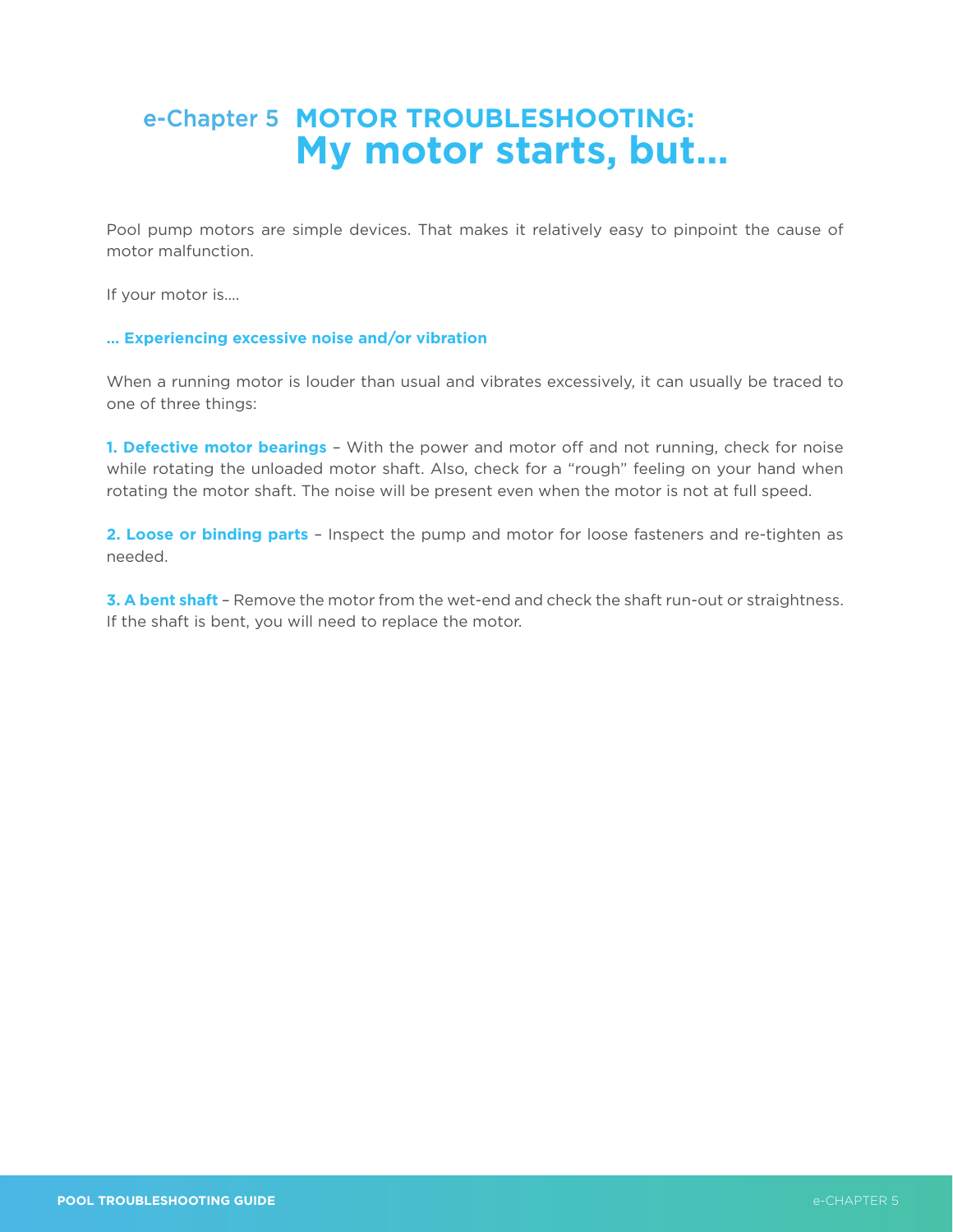#### **… Overheating**

All properly functioning motors are too hot to touch. A hot motor that is also smoking or cycling is overheating.

If your motor is overheating, ask these questions:

**Is the motor overloaded?** -- Your motor may be being worked harder than designed. Check the nameplate. If the maximum load current exceeds the maximum amps identified on the nameplate by more than 10 percent, the pump load may be excessive. Recheck Table 1 to ensure the impeller is appropriately sized.

**Are air openings clogged?** – Inspect and clear any debris from the ventilation openings in the frame and/or the end shield openings.

**Is voltage correct?** – Voltage that is too low or high can overheat a motor. Voltage must be within  $+/-$  10 percent of the nameplate rating.

**Are the power connections correct?** – Review the nameplate and power lead connection diagrams to make sure.

**Has the run capacitor failed?** – (If Applicable) Check to see if the run capacitor, the capacitor with the steel case, is bulging at the terminal end. This sometimes indicates an open-interrupted part failure. If it's bulging, it will be necessary to troubleshoot (see e-Chapter 6) and replace the capacitor with one of identical size and rating (voltage and uF/capacitance value).

#### **KEY TAKEAWAY:**

A motor that regularly overheats may be nearing the end of its useful life. By addressing smoking, cycling, and excess heat issues promptly, you may be able to intervene and address the issue with a repair instead.

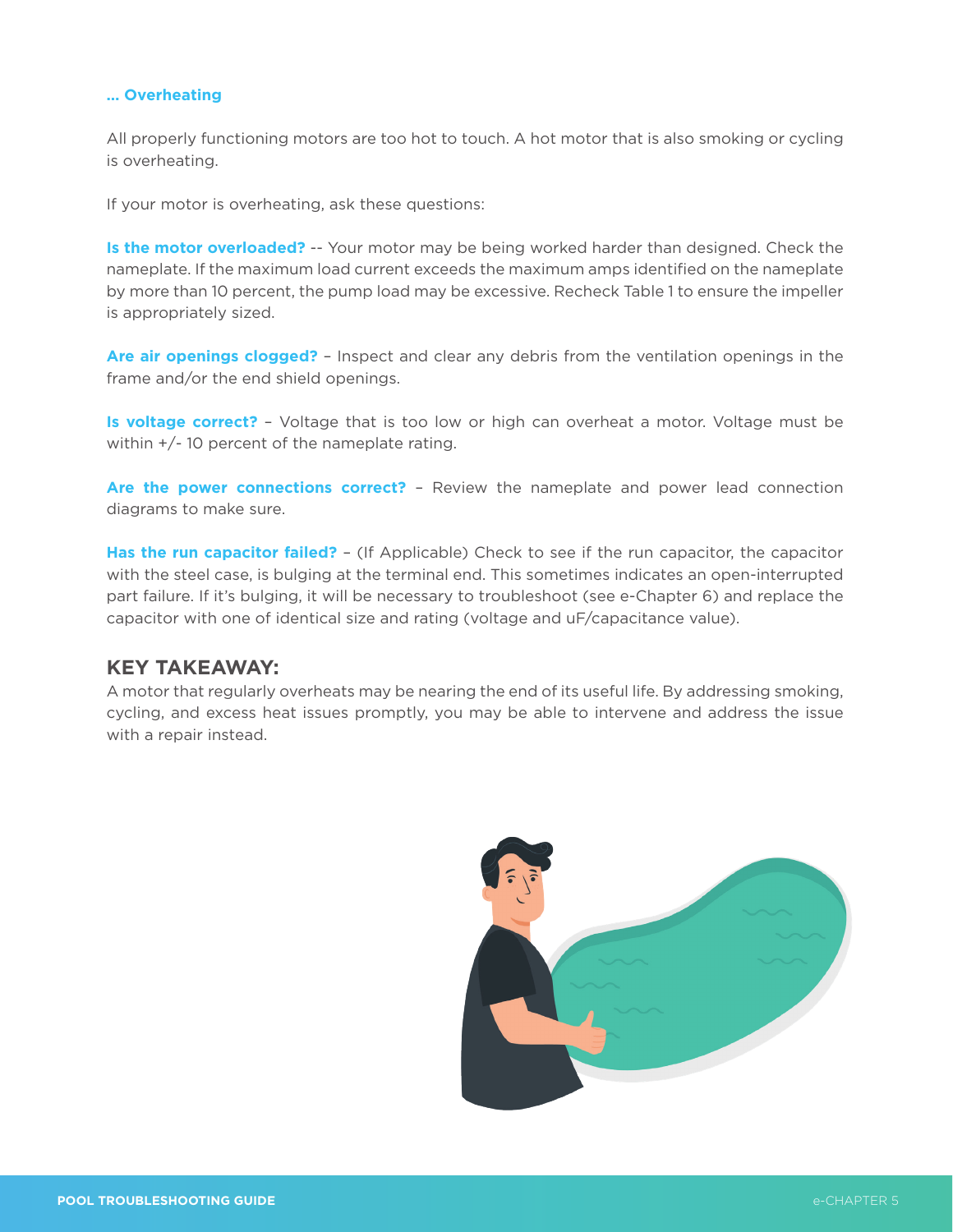## **Troubleshooting your capacitor**

A pool pump can have two types of capacitors: a start capacitor and a run capacitor. Switched into the motor's winding circuits, a start capacitor helps the motor start-up, turn over and come up to speed. When the motor approaches running speed, the start capacitor is switched out of the winding circuits. The run capacitor is incorporated in the motor circuit to help increase running efficiency.

Before troubleshooting issues with either capacitor, turn off all power to your motor.

1. Begin by removing the leads with pliers. Then, discharge any stored power in the capacitor by touching two opposite terminals at the same time using the metal end of an insulated screwdriver with a plastic or rubber handle. If there is stored power, it may make a popping sound.

2. The capacitor can then be tested with an Ohm meter. If you are using an analog Ohm meter with a needle indicator, set it to the highest resistance range and attach the meter leads to the capacitor terminals. A suitable capacitor will drop to the zero-range and then slowly rise on the meter, while a shorted or dead capacitor will remain at zero. If the needle remains at the high value, rather than drop to zero, the capacitor has an open circuit.

If you are using a digital Ohm meter, use the "check capacitor" option, if the meter has one. Otherwise, follow the resistance displayed digitally. Resistance moving to zero and rising slowly signals the capacitor is good. Resistance that goes to zero and stays there or resistance that remains at a high value (mega Ohm range) indicates the capacitor has gone bad.

If the capacitor is deemed to be bad, replace it with a new capacitor of the same microfarad (MFD) and voltage rating. You'll find this rating printed on the capacitor. A rating of 124-149 MFD is a typical capacitor size used for 3/4 - 1 hp motors.

### **KEY TAKEAWAY:**

If the capacitor is deemed to be bad, replace it with a new capacitor of the same microfarad (MFD) and voltage rating. You'll find this rating on the capacitor. For example, a rating of 124-149 MFD is a typical capacitor size used for 1.25-1.65 THP pool pump motors.